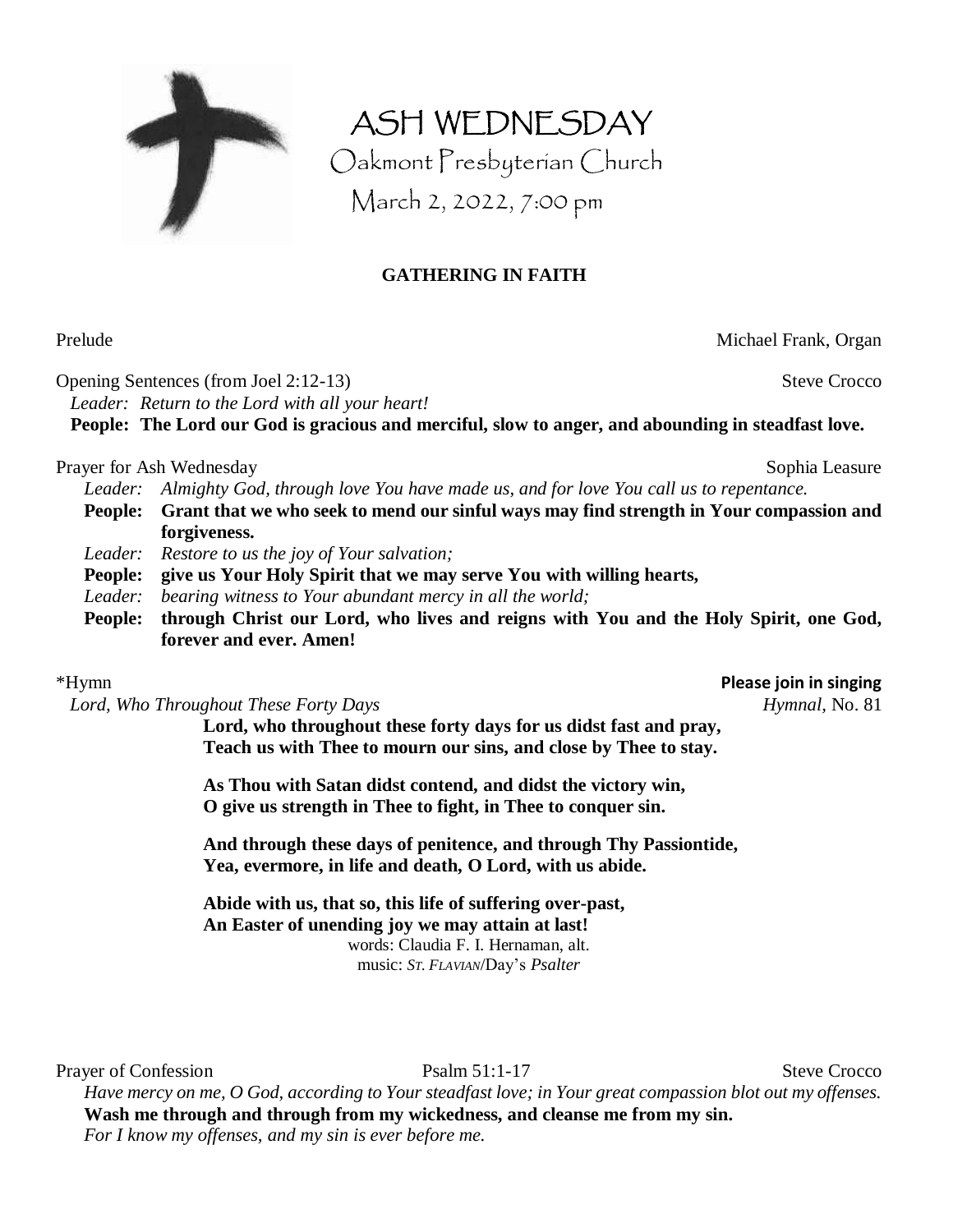**Against You only have I sinned and done what is evil in Your sight; so you are justified when you speak and right in your judgment.**

*Indeed, I was born steeped in wickedness, a sinner from my mother's womb.*

**Indeed, you delight in truth deep within me, and would have me know wisdom deep within.**

*Remove my sins with hyssop, and I shall be clean; wash me and I shall be purer than snow.*

**Let me hear joy and gladness; that the body you have broken may rejoice.**

*Hide your face from my sins and blot out all my wickedness.*

**Create in me a clean heart, O God, and renew a right spirit within me.**

*Cast me not away from Your presence and take not Your Holy Spirit from me.*

**Restore me to the joy of your salvation and sustain me with your bountiful Spirit.**

*Let me teach Your ways to offenders, and sinners shall be restored to You.*

**Rescue me from bloodshed, O God of my salvation, and my tongue shall sing of your righteousness.** *O Lord, open my lips, and my mouth shall declare Your praise.*

**For you take no delight in sacrifice, or I would give it. You are not pleased with burnt offering. The sacrifice of God is a troubled spirit; a troubled and broken heart, O God, you will not despise.**

Assurance of Pardon

*Leader: Friends, hear and believe the Good News: by the sacrifice of Christ on the cross, we are forgiven!*  **People: Thanks be to God! Amen.**

### **HEARING GOD'S WORD**

Prayer for Illumination Steve Wilson Gospel Reading Romans 8:1-11 *Leader: The Word of the Lord.* **People: Thanks be to God.**

Meditation *Healing at Our Broken Places* Steve Wilson

### **RESPONDING TO GOD'S WORD**

| Music for Reflection                                                                                                                                                                                                                                                         | <b>Chancel Choir</b> |
|------------------------------------------------------------------------------------------------------------------------------------------------------------------------------------------------------------------------------------------------------------------------------|----------------------|
| To Dust † (see Worship Notes)                                                                                                                                                                                                                                                | Karen Marrolli       |
| Let my crying come to dust. Let my grief be turned to ashes.<br>Let my heart be cleansed with flame.<br>Kyrie eleison [Lord, have mercy.]<br>Let my mourning turn to song. Let my sorrow turn to sunrise.<br>Let my broken spirit rest.<br>Kyrie eleison [Lord, have mercy.] |                      |
| Let Your healing waters rise. Let Your desserts bloom with bounty.<br>Let Your Holy Spirit come.<br>Christe eleison [Christ, have mercy.]                                                                                                                                    |                      |
| Let our crying come to dust. Let our grief be turned to ashes.<br>Let our hearts be cleansed with flame.<br>Kyrie eleison [Lord, have mercy.]<br>- Karen Marrolli                                                                                                            |                      |
| Invitation to Observe a Holy Lent                                                                                                                                                                                                                                            | <b>Steve Wilson</b>  |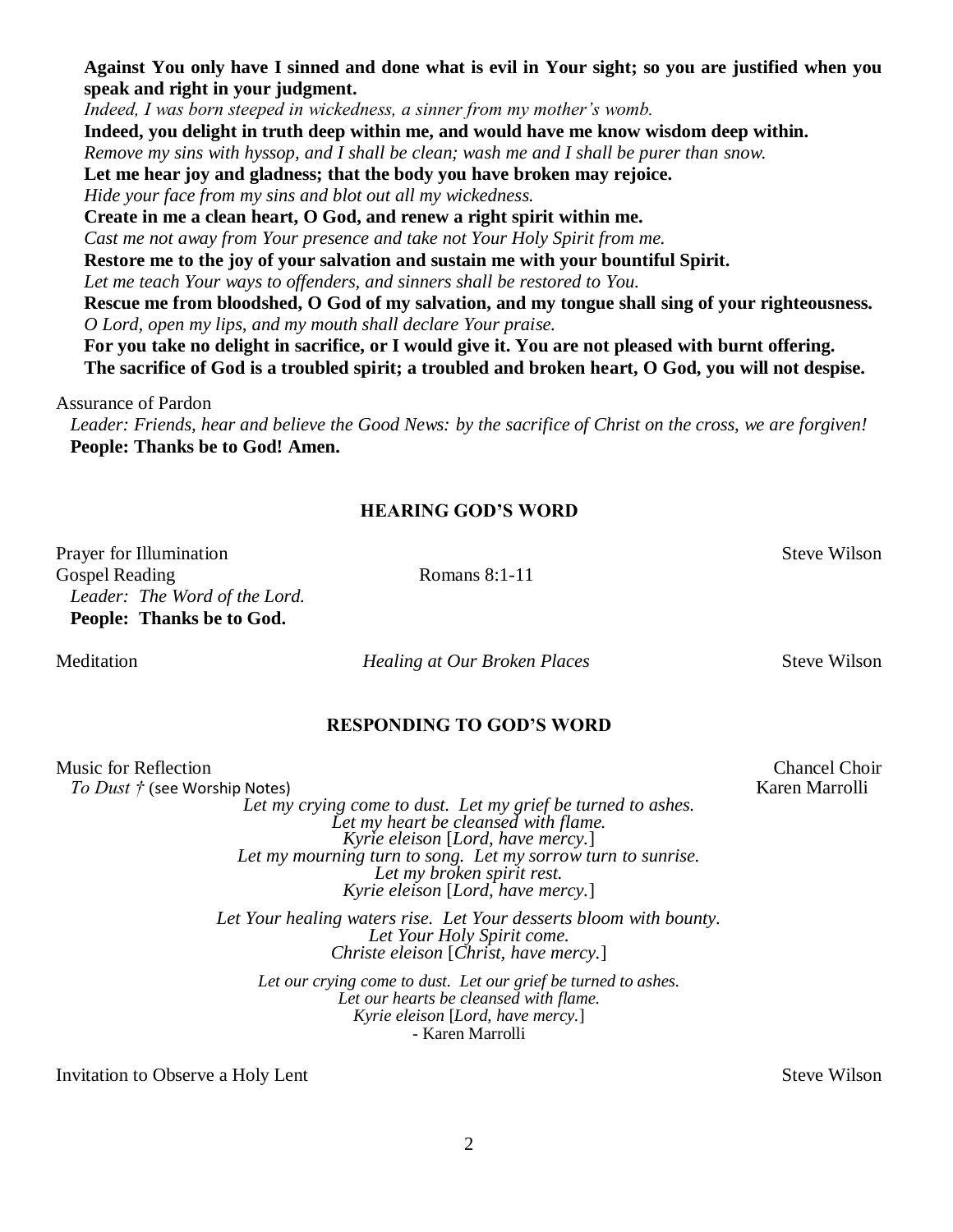Litany of Penitence Steve Crocco Steve Crocco

*Leader: Let us pray:*

Choir: Lord, have mercy upon us; Christ, have mercy upon us; Lord, have mercy upon us.

*Leader: Most holy and merciful God,*

**People: we confess to You and to one another, and before the whole company of heaven, that we have sinned by our fault, by our own fault, by our most grievous fault, in thought, word, and deed, by what we have done and by what we have left undone.**

Choir: Lord, have mercy upon us.

- *Leader: We have not loved You with our whole heart, and mind, and strength. We have not loved our neighbors as ourselves. We have not forgiven others, as we have been forgiven.*
- **People: We have shut our ears to Your call to serve as Christ served us. We have not been true to the mind of Christ. We have grieved Your Holy Spirit. We confess to you our past unfaithfulness, the pride, envy, hypocrisy, and apathy that have infected our lives.**
- Choir: Lord, have mercy upon us.
- *Leader: Our self-indulgent appetites and ways, and our exploitation of other people, our negligence in prayer and worship, and our failure to share the faith that is in us, we confess to You.*
- **People: Our neglect of human need and suffering, and our indifference to injustice and cruelty, along with our false judgments, our uncharitable thoughts toward our neighbors, and our prejudice and contempt toward those who differ from us, we confess to You.**
- Choir: Lord, have mercy upon us; Christ, have mercy upon us; Lord, have mercy upon us.

.....Silence for reflection and personal confession

*Leader: In the name of Jesus Christ,* **People: Amen.** 

Imposition of Ashes Steve Wilson and Steve Crocco

*We begin our journey to Easter with the sign of ashes. This ancient sign speaks of the frailty and uncertainty of human life, calls us to heartfelt repentance, and urges us to place our hope in God alone. It is an outward sign or our inward turning back to God.*

> Those who desire to receive ashes either on your forehead or your hand, may come forward by the two inner aisles and return by the side aisles. Those who prefer not to receive ashes are invited to come forward for a blessing, please indicate by crossing your arms over your chest.

Unison Prayer Steve Crocco

*Accomplish in us, O God, the work of Your salvation* **that we may show forth Your glory in the world.** *By the cross and passion of our Savior,* **bring us with all your saints into the joy of Christ's resurrection. Amen.**

# **GOING INTO THE WORLD IN FAITH**

| Sending Hymn | Ash Wednesday Comes, and Lord, We Hear | see bulletin, back page |
|--------------|----------------------------------------|-------------------------|
| Benediction  |                                        | <b>Steve Wilson</b>     |

Postlude **Organ**